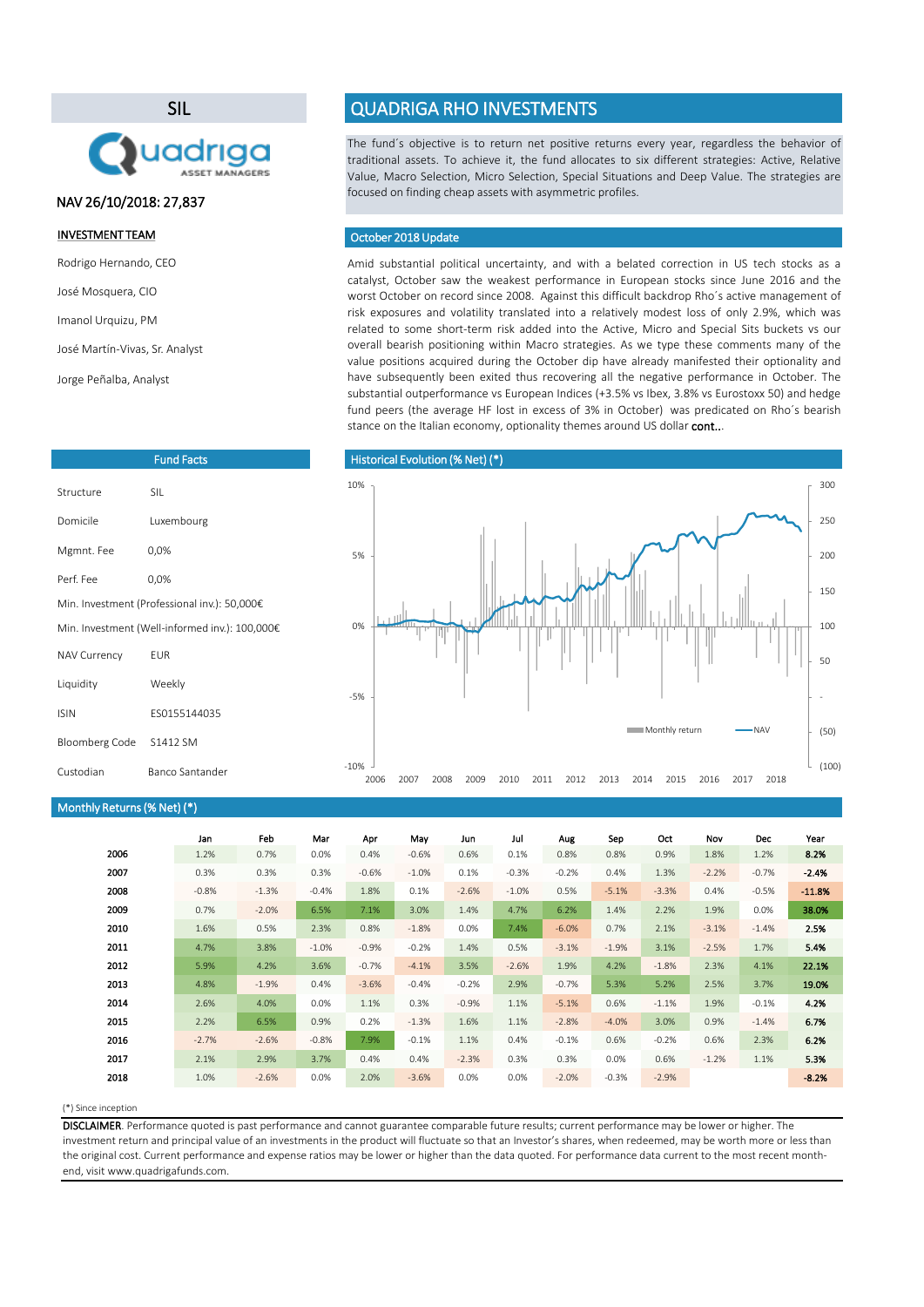#### (\*) Since inception

DISCLAIMER. Performance quoted is past performance and cannot guarantee comparable future results; current performance may be lower or higher. The investment return and principal value of an investments in the product will fluctuate so that an Investor's shares, when redeemed, may be worth more or less than the original cost. Current performance and expense ratios may be lower or higher than the data quoted. For performance data current to the most recent monthend, visit www.quadrigafunds.com.

|                     |         | <b>RETURNS (CAGR)</b> |                 | <b>VOLATILITY</b> |         |                 |  |  |
|---------------------|---------|-----------------------|-----------------|-------------------|---------|-----------------|--|--|
|                     | 5 years | 3 years               | Since inception | 5 years           | 3 years | Since inception |  |  |
| Rho Investments     | 3.94%   | 1.23%                 | 6.92%           | 8.00%             | 7.37%   | 8.70%           |  |  |
| Stoxx 600           | 2.31%   | $-1.85%$              | 1.27%           | 11.35%            | 10.01%  | 14.22%          |  |  |
| Iboxx Eur Corporate | 2.34%   | 1.31%                 | 3.51%           | 2.54%             | 2.39%   | 3.83%           |  |  |



| Gross                            | 301.47% |  |
|----------------------------------|---------|--|
| Net.                             | 78.32%  |  |
| % of Gross Exposure per Strategy |         |  |

| Spread L/S Banks - Eurostoxx 50 | 22.93%   |
|---------------------------------|----------|
| <b>Futures Eurostoxx 50</b>     | 19.16%   |
| Long S&P - Short Nasdaq         | 9.59%    |
| <b>BFCM CMS T1 FRN</b>          | 6.92%    |
| Index Future - Option FTSE MIB  | $-5.95%$ |

| 2018         | $-8.22%$ |
|--------------|----------|
| $CAGR*$      | 6.92%    |
| October 2018 | $-2.91%$ |

| <b>Risk/Return</b> |       |
|--------------------|-------|
| Volatility*        | 8.70% |
| Sharpe Ratio*      | 0.80  |
| Sortino Ratio      | 1.20  |
| VaR 99,5% 1-day    | 1.35% |

# Returns (% Net)

## Top Five Positions

## Risk Concentration and Distribution Metrics

## Performance attribution across strategies (% Net)

## Comparative Risk / Return

% Exposure







#### **Number of positions per strategy**



#### **Var % Contrib Hist 3Y**